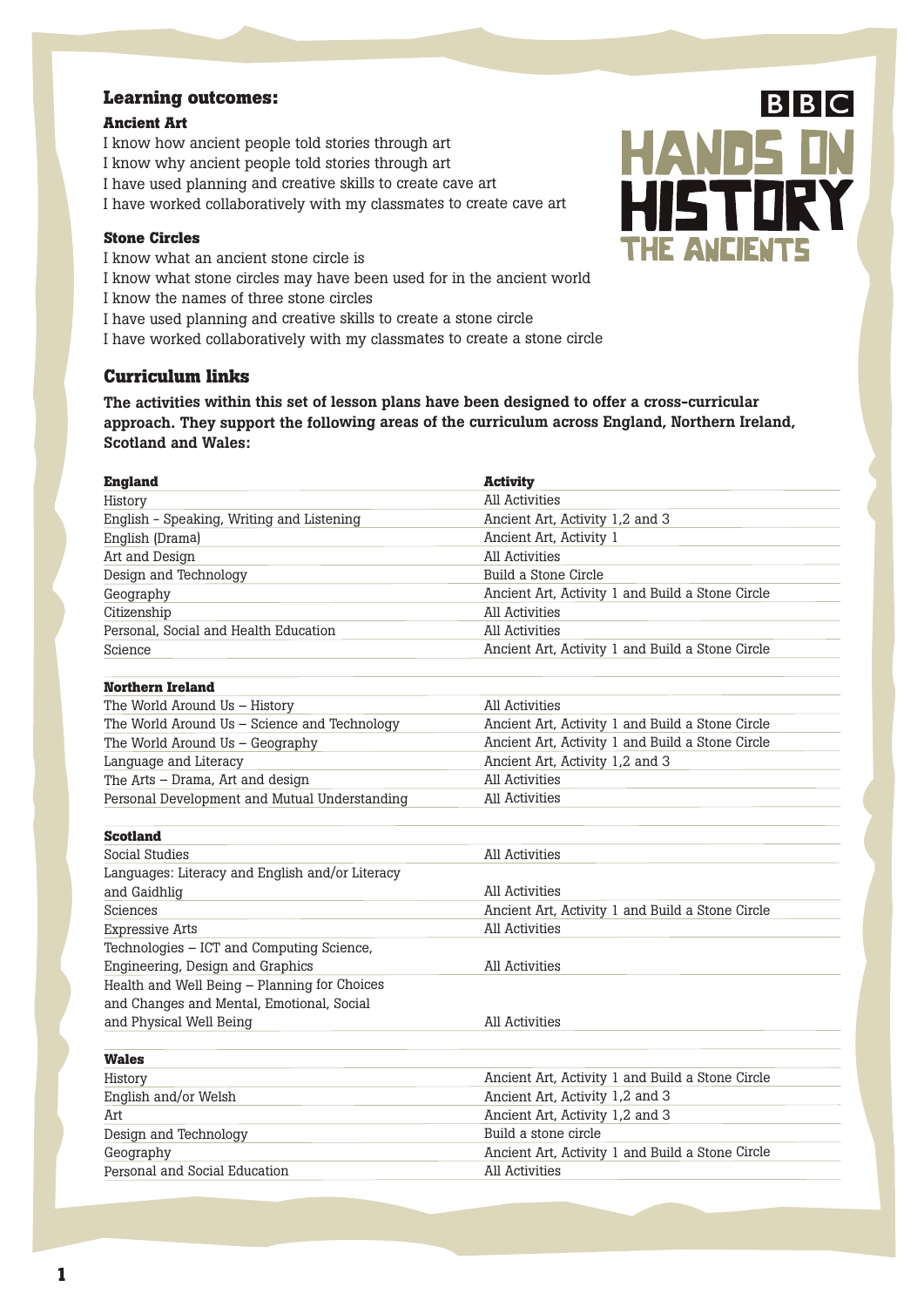### **For Groups and Schools**  $B|B|C$ HANDE HISTORY THE ANCIENTS

#### **Use these ancient-themed workshops with groups of kids, families or communities.**

 $^{\circledR}$ nglish Heritage Photo Library

glish Heritage Photo Library

The activities are creative, hands-on ways to step back in time and meet our ancient ancestors.

Hands on History is <sup>a</sup> two-year campaign from BBC Learning. Visit the website for more ideas and resources for inspiring groups and schools to get hands on with history. You can also find historic sites to visit using our online map and watch animations with Eric as he travels through time. **bbc.co.uk/history/handsonhistory**



*Supported by*





ENGLISH HERITAGE

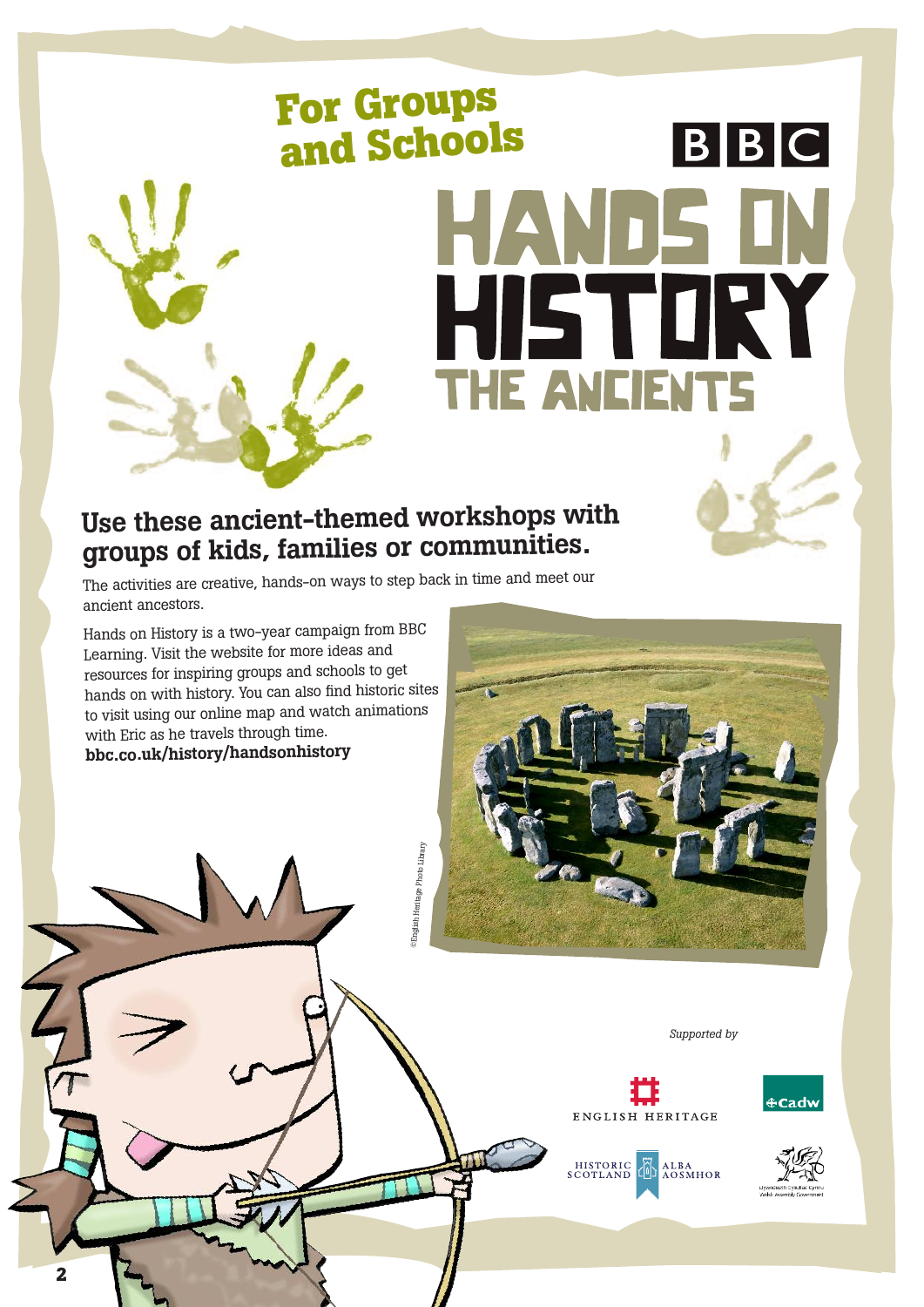## **1. EREATE SIME ANCIENT ART**

**Use Introductory activity <sup>1</sup> to set the scene, then choose either activity <sup>2</sup> or <sup>3</sup> to create some ancient art together.**

- Tell a story without words (10 minutes)

#### **You will need:**

- A large piece of paper on the wall OR a black/whiteboard
- Pens

You can play this quick and simple game to help your participants get into the mind of their ancient ancestors and think about what life must have been like before written language developed.

Explain to the group that they are now entering the ancient world. It is 12000BC and Britain is beginning to warm after the Ice Age. They live a hunter-gatherer life, hunting mammals such as reindeer and Arctic hare.

Choose one member of the group and give them a message to share with the rest of the group without using speech. You can make up your own ancient message, or use one of ours:

- I have had a successful hunt today and killed a deer.
- There are many fish in the river over the big hill.
- I have found a new cave that we could shelter in to keep dry.
- Has anyone seen my cutting stone?

The messenger has to draw their message onto the paper or black/whiteboard for the group to guess.

Give the group three minutes to work out what the message is by calling out their suggestions based on the drawings.

If you have a very strong group, they may work out the message completely. But don't worry if they don't, explain that the point of the game is to show just how tricky it must have been to communicate and share stories without written language. This may be why some ancient people began to use art to describe the world around them.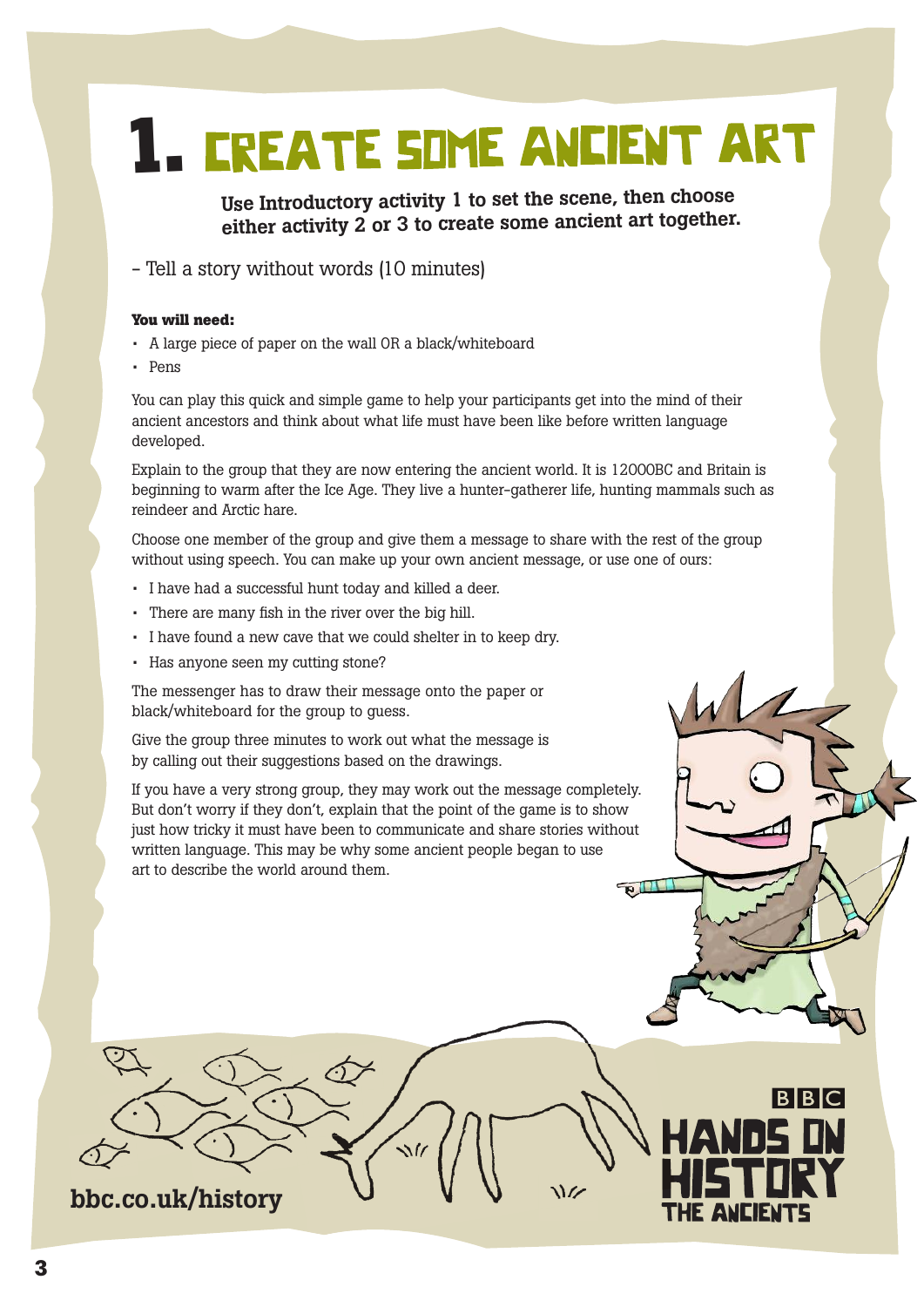## **2.**

#### (45 minutes)

#### **You will need:**

- Modelling clay (a piece the size of a fist for each carver)
- Rolling pins
- Optional 'Tools' for carving

Explain to the group that ancient people carved the animals and birds that they saw around them into the walls of caves. They often started with a natural feature in the rock face and carved around it, using the shapes they saw to inspire them.

Your group can get inspiration for their cave art by looking at the carvings found at Cresswell Crags in Derbyshire – the oldest art in Britain!

#### **Make your cave wall**

- 1. Give each participant a piece of clay and ask them to roll it out to create a smooth, flat surface around 1cm thick. This is their cave wall.
- 2. Ask the group to swap sheets of clay with someone else.
- 3. Using modelling tools or their hands, ask each participant to create a rough surface on the piece of clay.

#### **Be inspired**

- 1. Now ask the group to hand back the sheets of clay and take a look at the random shapes that have now appeared.
- 2. Ask the group to imagine they are a Stone Age person looking at their own cave wall for inspiration. (This is a bit like seeing shapes in the clouds!) What shapes do they see? They might just use a line or a couple of bumps on the clay as inspiration.
- 3. Here are some ideas to get started:
	- A hunting scene, with men following a deer
	- The night sky with the moon and stars shining brightly
	- A bird by a lake or river

#### **Get Carving**

- 1. Ask the participants to begin to shape the clay using their hands.
- 2. They can also use modelling tools, or if you have outside space, ask the group to go outside to find twigs and stones to use as ancient tools.
- 3. Leave the clay to dry.

You can display all the cave art together to create one piece of ancient art.



#### **bbc.co.uk/history**

#### **Top tips**

You can also run this activity using Play Dough or similar, but remember the participants won't be able to take their artwork home.





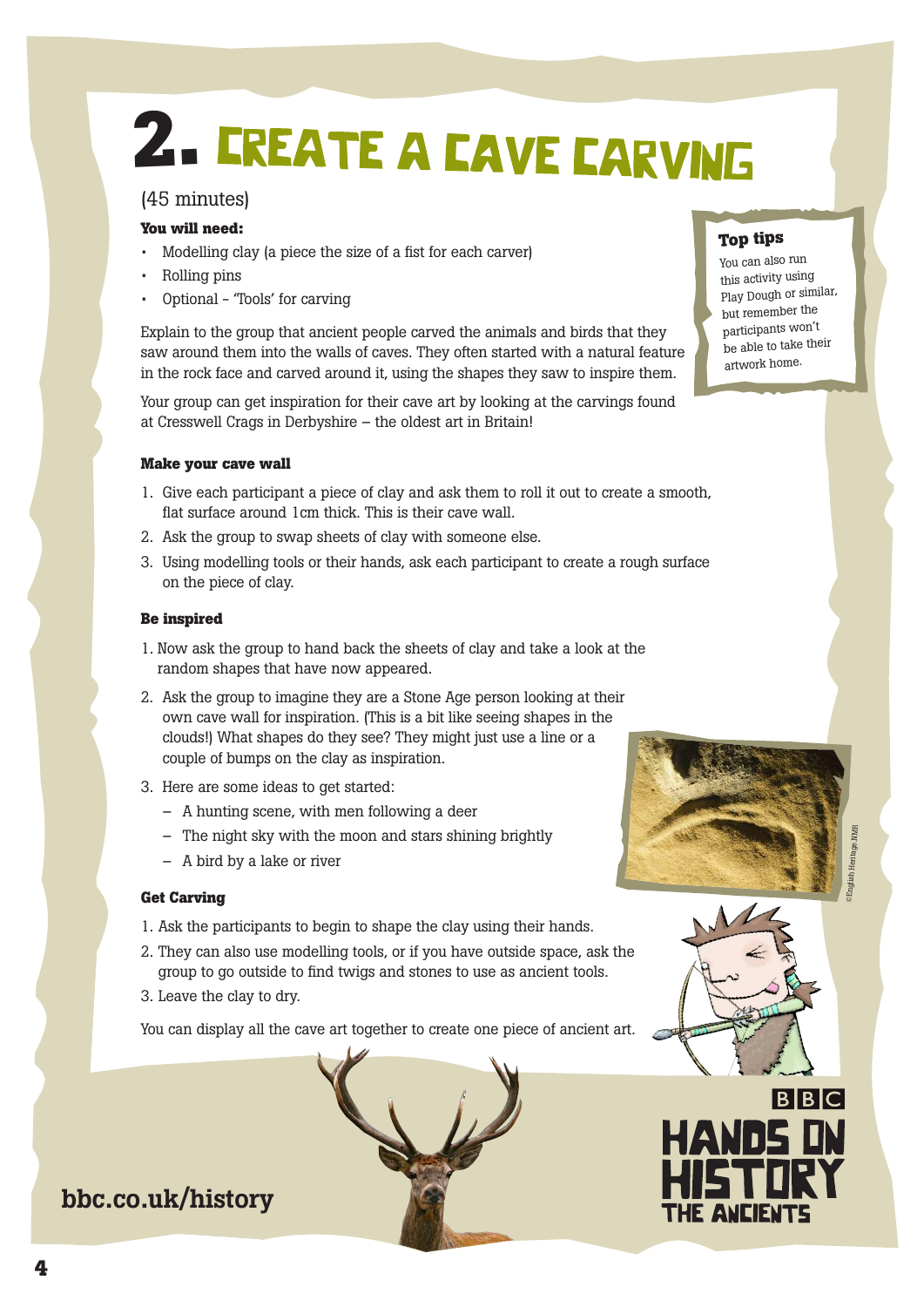## **3.**

#### (45 minutes)

#### **You will need:**

- Coloured paint (red, black, white, yellow and brown)
- Paper/card
- PVA glue
- Glue spatulas or old paint brushes
- Sand in a large tray

Explain to the group that although no ancient cave paintings have been found in Britain (yet!), they are found throughout Europe and are an important record for historians learning about prehistoric life.

#### **Make your cave wall**

- 1. Give each group member a piece of A4 or A3 paper or card (card works better as it is less likely to wrinkle under the glue).
- 2. Ask each participant to paint their card with PVA glue.
- 3. Invite the group to come up one at a time to the sand tray and to carefully dust sand onto their paper/card to create a rough surface.

#### **Find your tools**

- 1. While the 'cave wall' paper is drying, take the group outside into a communal area.
- 2. Explain that the ancients couldn't pop down to the craft shop for a paintbrush, so the group will need to paint using their fingers and natural objects they find.
- 3. Ask the group to look for twigs, stones, feathers and leaves to use as painting tools.

#### **Get creative**

- 1. Now the paper is dry, shake off the excess sand back into the tray and hand out the paper/card.
- 2. Ask the participants to think of the scene they'd like to portray. Here are a few ideas:
	- Ancient animals like deer, cattle and horses
	- An ancient message like those included in the introductory activity
	- A 'modern' cave painting using inspiration from nature right outside the windows
	- A simple pattern using lines, dots and zigzags
- 3. Remind the group that paints were made from natural rocks and minerals so they can only use colours such as red, black, white, yellow and brown.

Once the group has finished, display all the cave art together to create one piece of ancient art. Ask the group to take a look at each other's paintings and work out what scene or message they have painted.





**Top tips** If you don't have an outside area nearby, you can bring in <sup>a</sup> bag of twigs and other natural objects for the group to choose from on the day.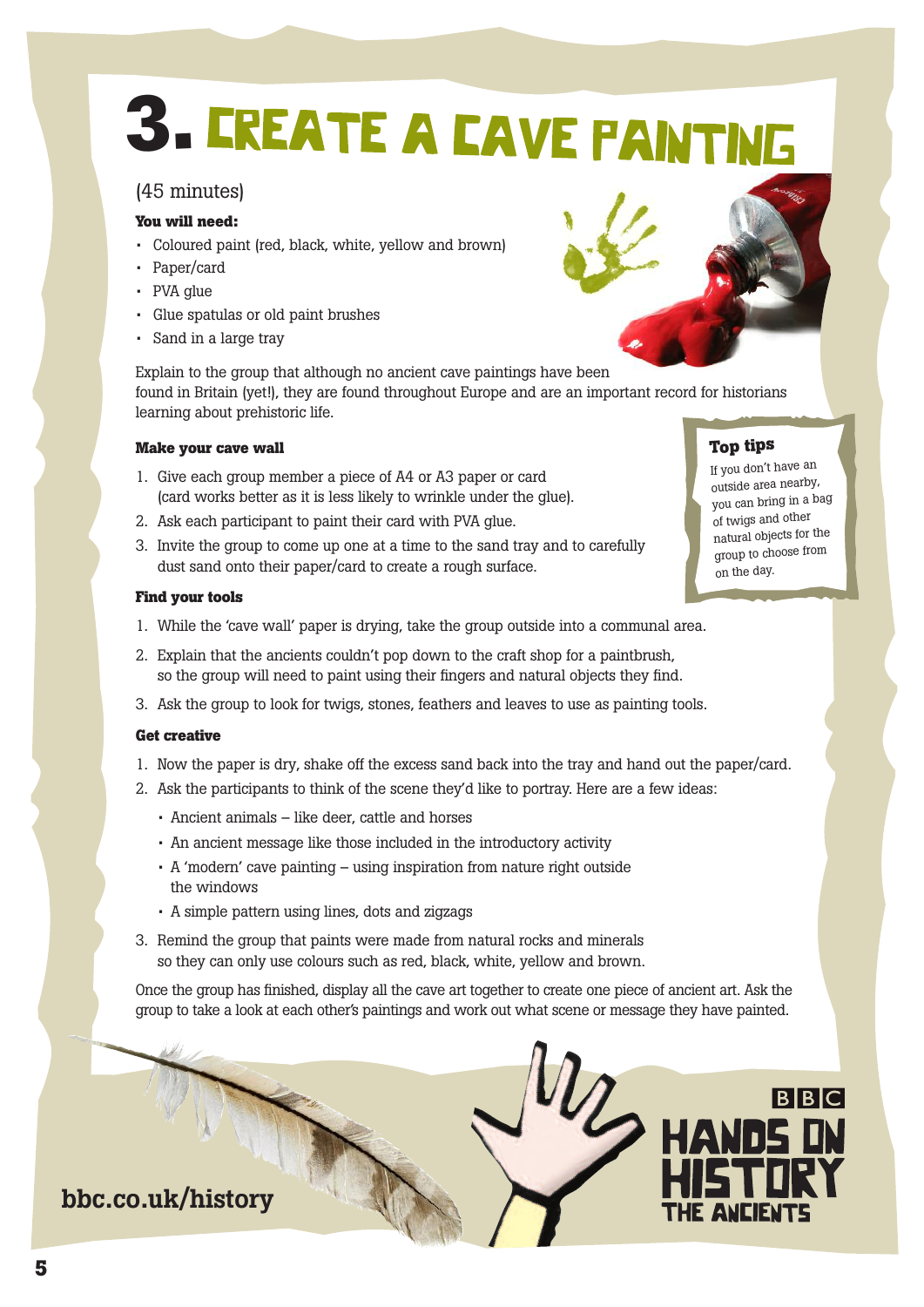## **BUILD A STINE CIRCLE**

#### **This activity can be run with individuals, but it also works well with participants working in pairs or small groups.**

#### **You will need:**

- One sand tray per participant/group (an unused cat litter tray, or seed tray with drainage holes covered, works well)
- Lots of clean sand from a craft or toy shop
- Quick-drying modelling clay or a selection of suitably sized clean stones
- Extension activity an outside space and/or a dark room with a torch

#### **Setting the scene**

Before you get started, set the scene by explaining to the group that it is 2500BC (around the time the great circle at Stonehenge was built) and they are ancient stone circle builders. Their challenge is to design and build a stone circle using the Stone Circle Builders Instruction Sheet and the Planning Sheet.

You can either read out the instructions as the session progresses, or hand out photocopied sheets to each participant/group.

It will take around 15 minutes to plan a circle and 30–45 minutes depending on the age of your group to build the circle. Call out as the time passes to keep people on track, with warnings when the time is running out.

#### **Optional extension activity**

If you have more time, or a more advanced group, you can also use the Bring the Stones to Life! activity which will take a further 15 minutes. This helps the group to think about how their circle may have been used and how it would have looked throughout the day. There is a sheet included in this workshop which can be used as a handout or as instructions for the workshop leader.



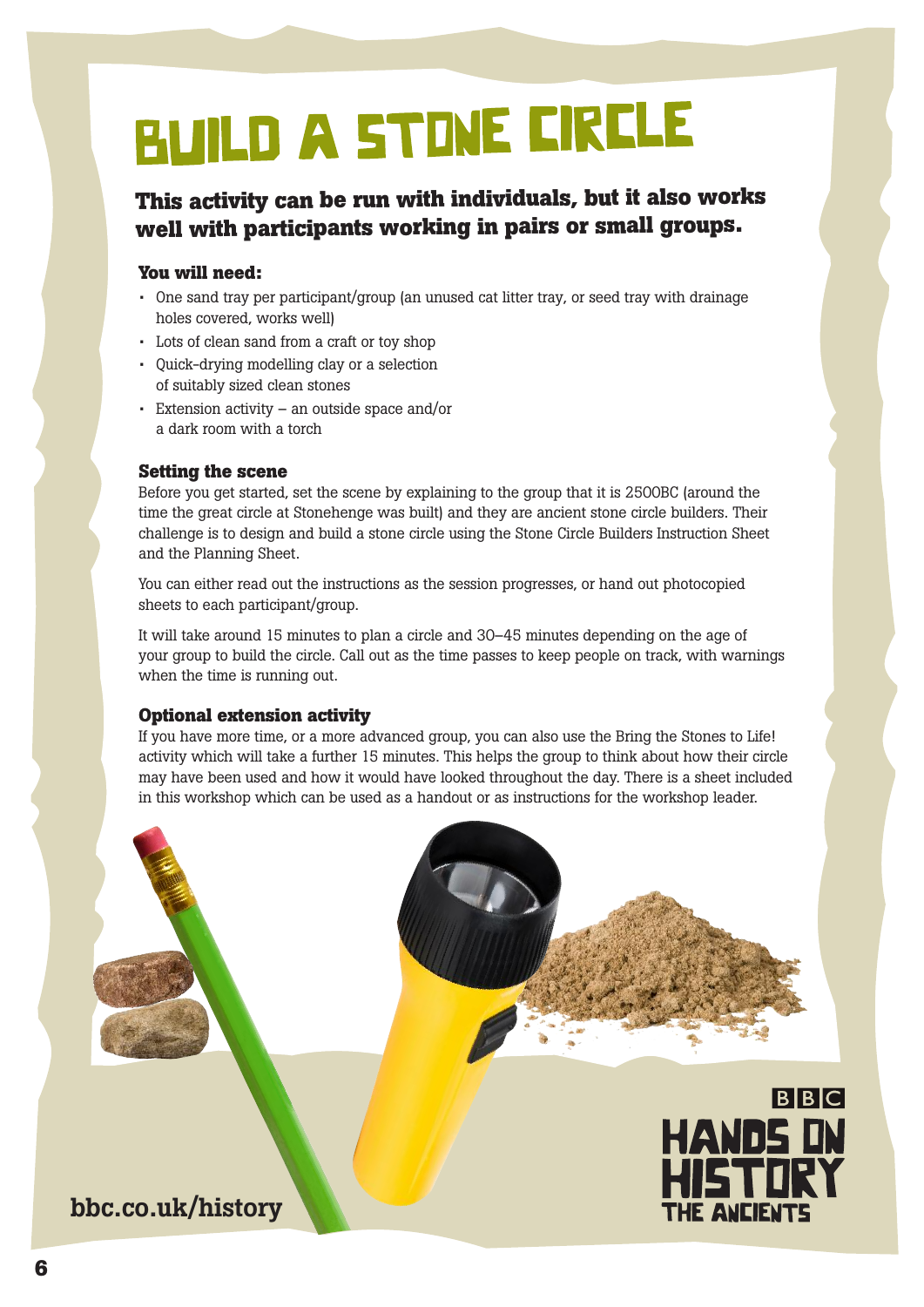## STONE CIRCLE BUILDER'S

#### **1. Plan your stone circle**

Think about what your stone circle would have been used for in the ancient world. Some ideas historians have had are:

- To measure the movement of the sun and moon
- To create a special meeting place
- For spiritual worship

**Now decide what layout your stone circle will have. It could be:**

- A simple circle of upright stones like the Nine Maidens of Boskednan – this is now just nine standing stones, but was originally 22
- A larger arrangement with more than one circle and more stones lining pathways, like Stanton Drew
- A circle of stacked stones to create arches like Stonehenge, with more stones arranged inside the circle

There are some diagrams and images to get you thinking on the Planning Sheet, along with a blank space ready for you to plan your own circle.

#### **2. Get the stones ready**

Work out how many and what sort of stones you will need for your circle. Around 10–25 stones per circle works well. Remember that about a quarter of each stone will be underground to ensure it stands up.

**Stones:** If you are using real stones, think about the colour, texture, shape and size, as they did in prehistory.

**Clay:** If you are modelling your stones, make them as realistic as possible by modelling them with rough edges. You may want to use some real stones for inspiration.

#### **3. Get building!**

Put your plans into action by building your stone circle in your sand tray.

Experiment, just as the ancients did, with how deeply you need to bury the bottom of your stones to keep them standing firmly upright.

You might need to add more sand at this stage to make sure that it is deep enough to put your stones into. Adding a little water to dampen the sand will help.

You can create stone arches like those at Stonehenge by laying one stone on top of two standing stones.

#### **4. Name your circle**

It could be named after where you live, what you think people would use your circle for or what it looks like. For example it might be called 'The Moon Worship Circle'.

**BBC** 

THE ANCIENTS

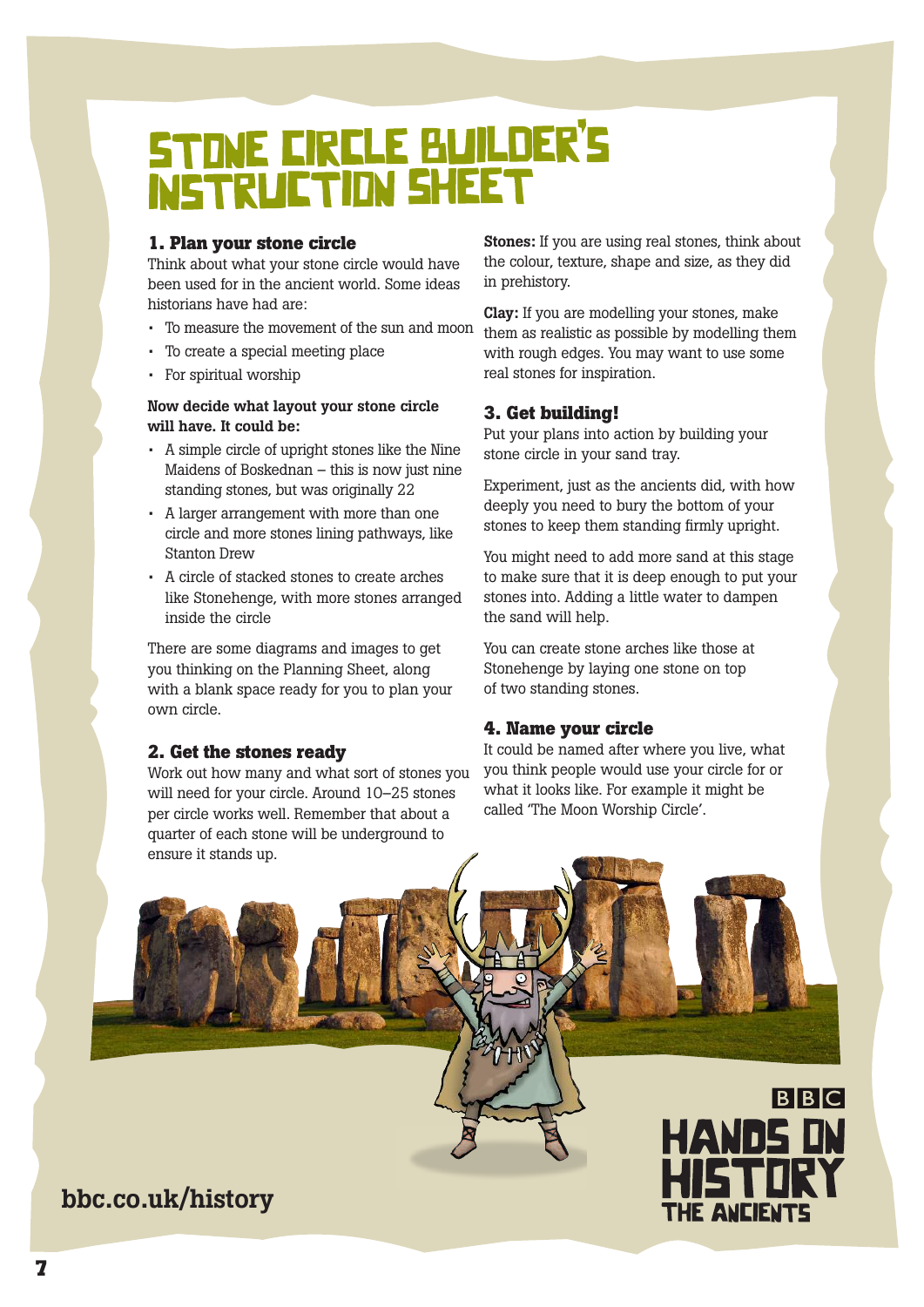# STINE EIRELE BUILDER'S



**Your plan:**